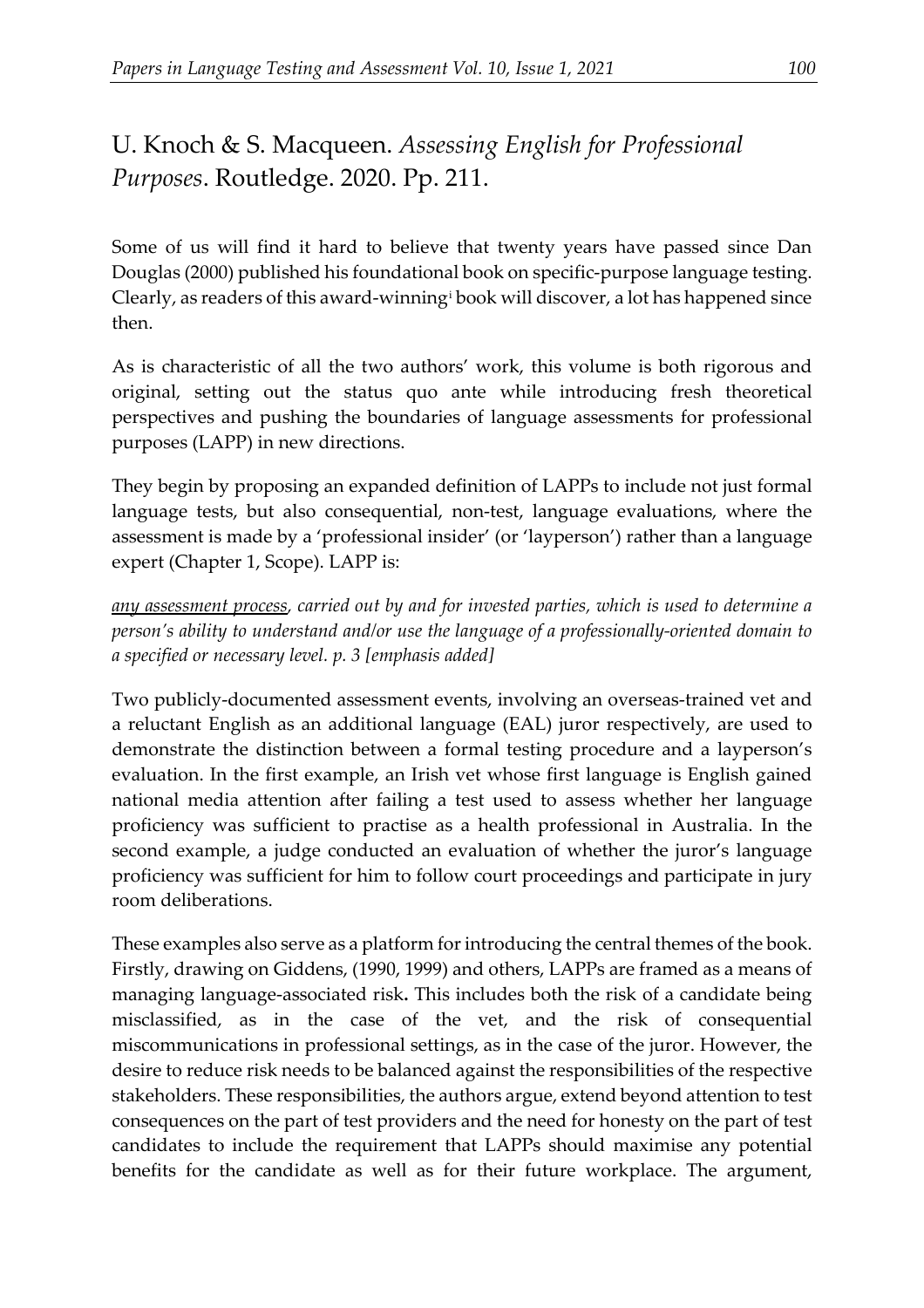elaborated in Chapter 6 (Policy), is that LAPPs should be designed to influence candidates' test preparation activities in such a way as to improve their subsequent language performance, thus benefitting the candidate and the destination workplace alike.

The nature of the test used to assess the overseas-trained vet highlights a third theme, namely the implications of emerging technologies such as voice recognition and language analysis software for the interpretation of LAPP scores. In Chapter 5 (Validation), the authors present a detailed argument for how these technologies "*introduce an extra layer of modelling making the test-taker's performance less direct"* (p. 19), hence making greater demands in terms of evidence to support the validation argument*.*

In Chapter 2 (Construct), the authors tease out the different dimensions of the assessment construct for LAPPs. They distinguish between the theoretical construct (the underlying ability that the test purports to measure), the operationalised construct (what is actually captured in the moment of assessment), the stated (publicly communicated) construct and the perceived construct (public perceptions of a test's nature and purpose) and point to the interactions between these different dimensions. In addition to addressing the perennial debate regarding the boundaries between language ability and professional knowledge, Chapter 2 considers the (in)separability of language ability and context in assessment. Specifically, the authors argue for a socially-oriented theory of construct, identifying and exemplifying the inevitable influence on test design, delivery and performance of three layers of context: the dominant set of social values which generates the test mandate, the assessment 'infrastructure' (or assessment method), as well as the circumstances surrounding the moment of assessment ('simulation context').

In addition to the assessment design staples (e.g., test specifications, scoring, trialling and standard setting), the book introduces a veritable bounty of models and frameworks likely to sustain assessment researchers and test designers for a good while to come. The first of these, the LAPP Codes of Relevance, provides a model for sampling linguistic repertoires of professional workplaces, ranging from intraprofessional registers to societal varieties (Chapter 2, Construct). Other offerings include an expanded model for conducting needs analyses (Chapter 3, Needs), a representative list of tasks for a LAPP test blueprint (Chapter 4, Development), and a truly comprehensive framework for validating the score interpretations and uses of LAPPs (Chapter 5, Validation). In Chapter 6 (Policy), we are presented firstly, with the 'Hierarchy of affordances of test use' for calculating the risks and benefits of LAPPs to guide advocacy and secondly, with a language assessment policy evaluation framework designed to test the warrants, assumptions and sources of backing for a given use case with the aim of promoting *"a more meaningful, positive impact".*